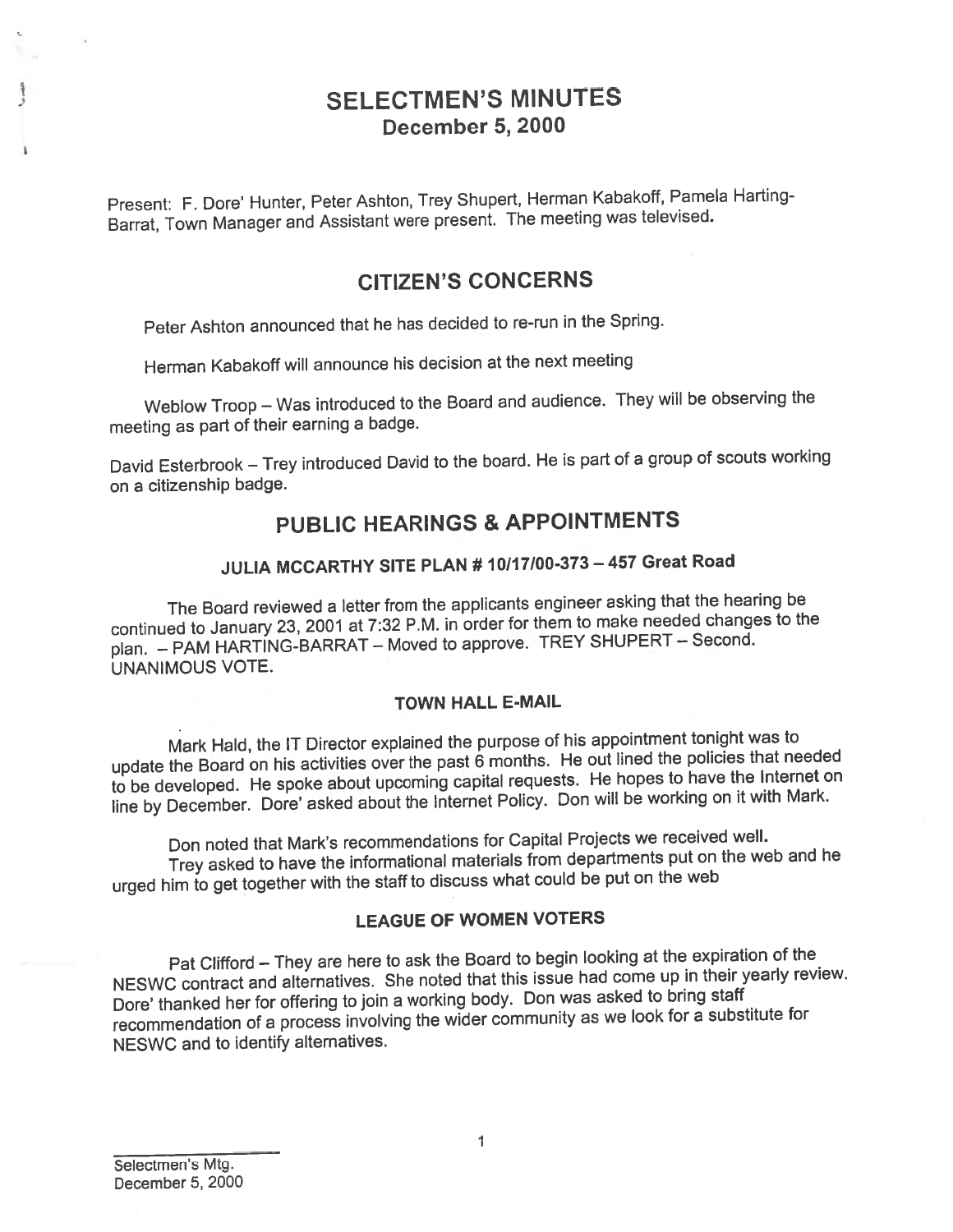### CLASSIFICATION HEARING

Josh Chernin — Spoke as <sup>a</sup> citizen who oppose<sup>d</sup> the split tax rate.

Jon Avery — Chamber of Commerce representative to EDC asked that they not split the rate. He felt that the business by virtue of growth would help pay the bills. An equa<sup>l</sup> rate will encourage owners to stay in town and update property.

Lauren Rosenwiz — She urge<sup>d</sup> the Board to stay with <sup>a</sup> uniform rate. She feels that the uniform rate would do much to retain business and expan<sup>d</sup> growth.

Bill Lawrence — He reported on the surrounding towns that have <sup>a</sup> uniform rate.

Peter Ahston explained the reason for his research. He explained that this is <sup>a</sup> very difficult decision. He is pursing for this because he does not believe <sup>a</sup> split tate is related to whether businesses stay or leave. He feels that Acton 's location is important.

Dore' stated that he does not want to split the rate, he felt it is not the right time.

Trey too has <sup>g</sup>iven this <sup>a</sup> lot of thought. It is <sup>a</sup> difficult issue to deal with he is coming from <sup>a</sup> business background. He feels the relocations of his businesses were not done with split tax rates in mind. He feels he will have to suppor<sup>t</sup> Peter. He feels now is the time to shift the rate he feels business do pu<sup>t</sup> <sup>a</sup> strain on the infrastructure. He said that many feel that Acton is antibusiness, however he disagrees, he feels that we have rezoned and developed Village <sup>p</sup>lans. He will suppor<sup>t</sup> <sup>a</sup> small shift this year and it will come up again next year.

Herman spoke about his decision making process. He is <sup>a</sup> member of EDC and he voted not to suppor<sup>t</sup> <sup>a</sup> split. He came down on the side of Peter but will not suppor<sup>t</sup> 10%. <sup>A</sup> five-percent decreases every ones taxes.

Pam has listened to may people about this issue. The taxpayers have been supportive for the NARA, Schools etc. She feels she will suppor<sup>t</sup> <sup>a</sup> split tax rate.

Charlie Kadlec asked for clarification on Herman's presentation. Herman said it is constant dollars.

HERMAN KABAKOFF- Moved to shift the tax rate 5% - TREY SHUPERT - Second. 4-1 Dore' No.

Peter noted he would suppor<sup>t</sup> Herman's motion for 5% shift.

Dore' again gave his opinion on staying equal. '

HERMAN KABAKOFF — Moved not to adopt Open Space, Small Commercial or Residential Exemption. PETER ASHTON — Second. UNIMOUS VOTE.

Trey wanted to have more info about the Small Commercial Exemption.

John presented information regarding Excess Capacity. Herman asked about the Middlesex County Retirement fund in <sup>a</sup> stabilization fund. Trey asked if it truly funded. Trey is very concerned about the issue of pensions and who is managing the funds? Peter asked that an opinion be reached before Town Meeting

Don Johnson said that we follow the ALG <sup>p</sup>lan and it has been discussed for <sup>18</sup> months. It holds our options.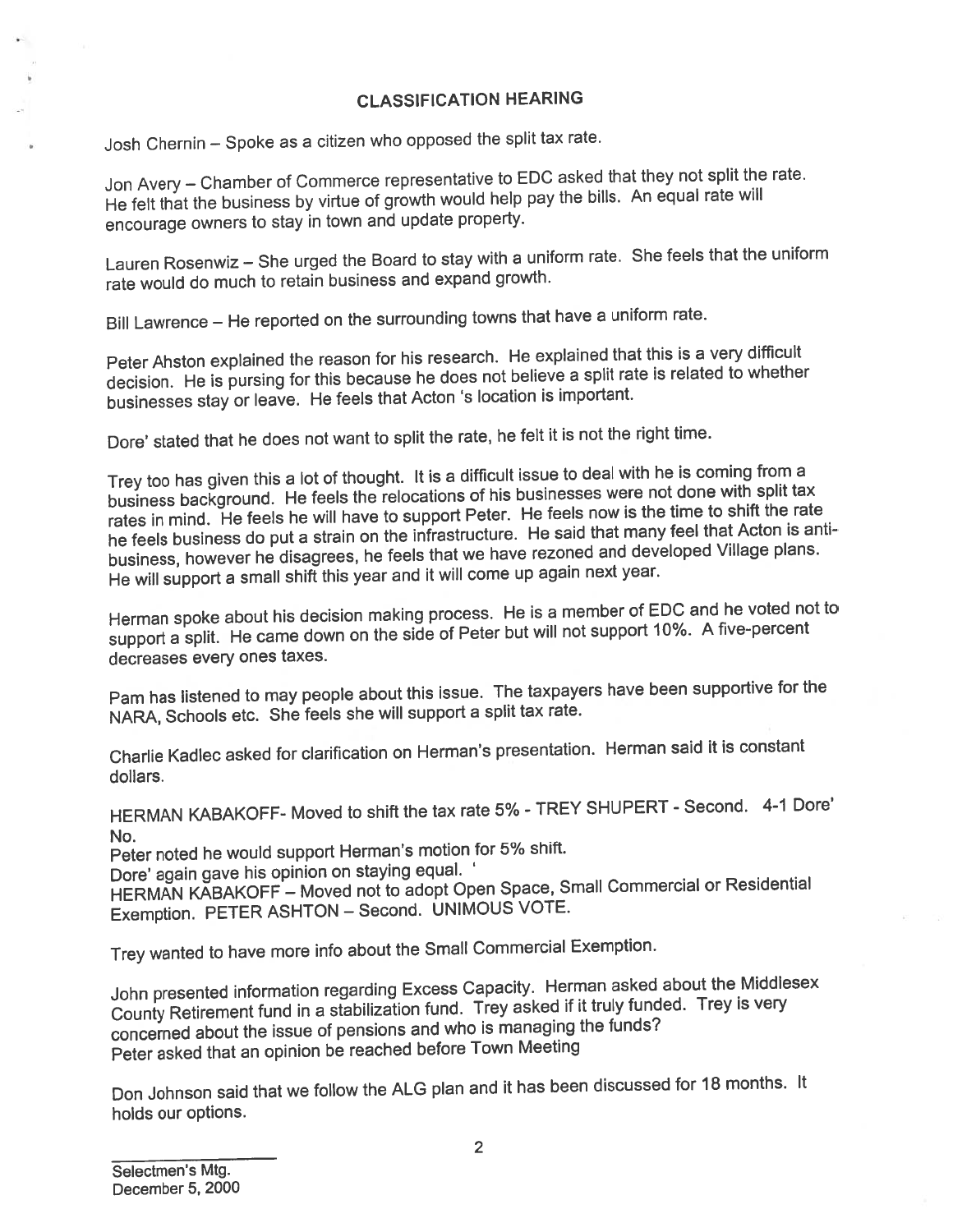Charlie Kadlec's comments were about taxing to the limit.

Dore' noted he disagreed with Mr. Kadlec's statements and conclusion. He asked that we approve Don's suggestion.

Jesse Liberty — Farmstead Way speaking for himself. He does not agree with Mr. Kadlec.

Herman agrees with Charlie K. He feels we should <sup>g</sup>ive some of the money back. He felt we needed to return the monies in interest.

DORE' HUNTER - Move that the Board of Selectman instruct the Town Manager to submit the numbers to DOR with numbers approve<sup>d</sup> by ALG those being: Tax to the full extent of Prop. 2/1/2, Non-Property Tax Revenue Expectation of \$7,980,000, Appropriate \$790,000 of Free Cash and Flow of \$492,000 of Excess Revenues to Free Cash. PETER ASHTON, Second. 4-1 Herman No. Motion Carries

#### SEWER BETTERMENT'S

Dote' spoke about the loan and that it is more like 1— <sup>2</sup> percen<sup>t</sup> interest. If the legislation passes the bill would be zero interest and <sup>30</sup> years. Permanent betterment's will happen after the completion.

Don Johnson felt that Doug could handle this. We are here to assess the betterments and paymen<sup>t</sup> for those are coming due in January. The betterment's have been worked out and show build out. Each property owner can call the BOH to find out betterment incurred on January 31<sup>st</sup>.

Herman asked about the 2% over <sup>a</sup> year interest

John explained the process, Pam feels it will be enacted in the next week and will go to the Governor for signature and he has <sup>10</sup> days to sign.

Mr. LaFreniere — Spoke about the unfairness and his perceptions about the Town's rights.

Many citizens raised questions about the 2% and liens. Also questions were asked about representation for those in the district.

TREY SHUPERT - Moved that the Board of Selectmen hereby moves to assess estimated sewer betterment's for the Middle Fort Pond Brook Sewer District in accordance with Massachusetts General Law Chapter <sup>83</sup> Section 15B. PAM HARTING-BARRAT —Second. UNANIMOUS VOTE

## SELECTMEN'S BUSINESS

CLOSE ANNUAL TOWN MEETING WARRANT —TREY SHUPERT Moved to close the Annual Town Meeting Warrant at the conclusion of the Business Day on December 29<sup>h</sup>, HERMAN KABAKOFF — Second. UNANIMOUS

ASSISTED LIVING SITE PLAN — Amend the site <sup>p</sup>lan. PAM HARTING-BARRAT — Moved to approve the amendments as outlined in Staff's report. HERMAN KABAKOFF — Second. UNAIMOUS VOTE